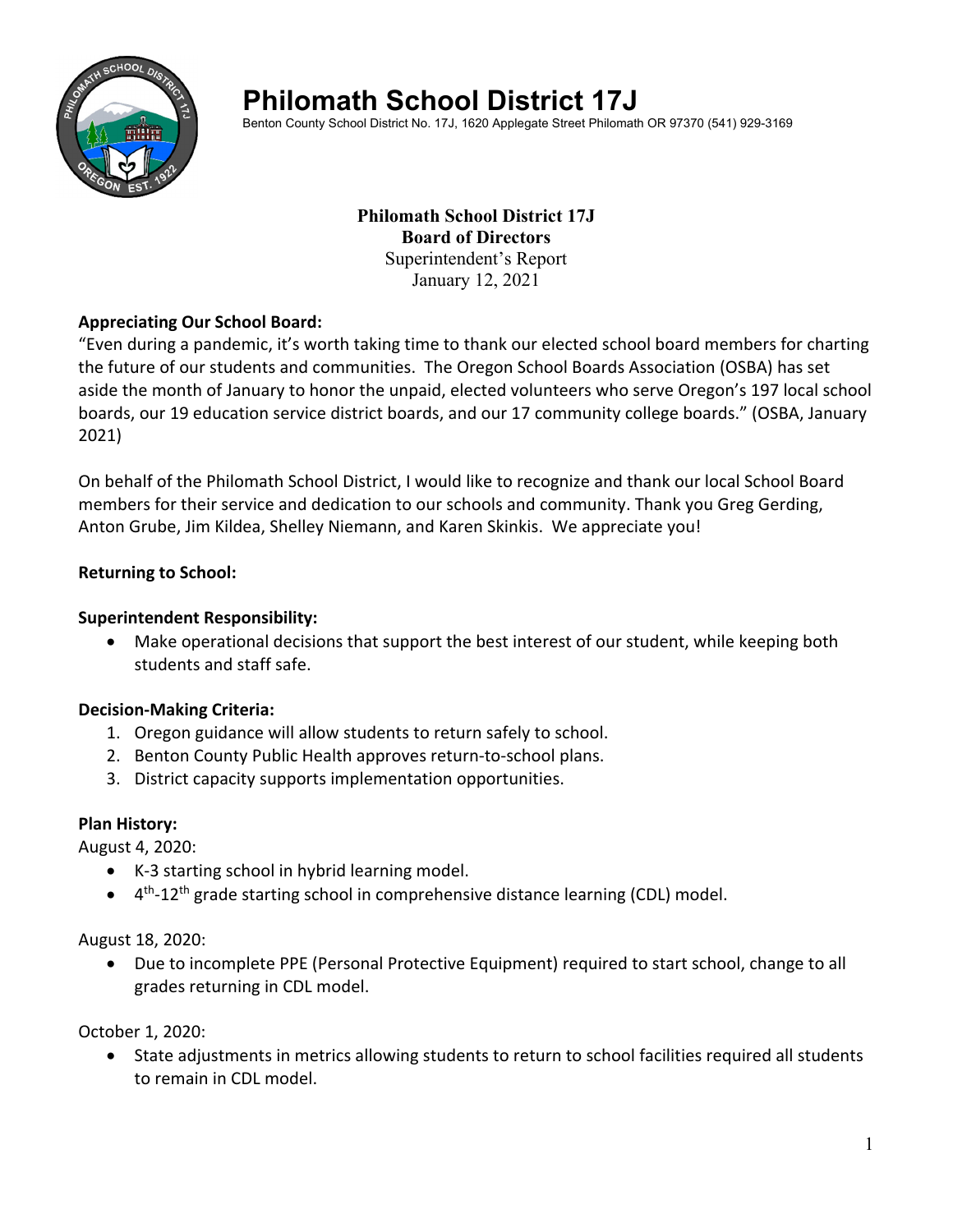December 21, 2020:

Approval of HB 4402 passed to provide liability support to districts and schools during COVID‐19.

December 23, 2020:

- Reopening plan e-mailed to families stating the following plan:
	- o K‐2 return on Tuesday, January 11, 2021 (Hybrid).
	- o 2‐3 return on Tuesday, January 19, 2021 (Hybrid).
	- o 4‐8 return on Tuesday, January 26, 2021 (Hybrid).
	- o 9‐12 return on Tuesday, February 2, 2021 (Hybrid), if possible.
- Governor Kate Brown announced that return-to-school metrics are 'advisory' rather than 'mandatory'.

January 7, 2021:

- School Districts were alerted that liability for schools returning for hybrid or in-person learning outside of the Oregon metrics would not be covered.
- Reopening plan e-mailed to families stating that K-2 students would return to school on January 19, 2021 (instead of 01/11/2021) and moving grades 9‐12 to February 16, 2021, if possible.
- All three decision-making criteria were met.
- Conversations about coordination between Benton and Linn County Health Departments to create roll‐out plan for vaccination of educators and early childhood employees.
- Working with local health care providers to quicken the opportunity for staff vaccinations.

January 11, 2021:

- Oregon metrics increased by almost 100 cases per 100K since the prior measure, putting Benton County schools back into the required CDL category.
- Legal counsel advisement to remain in CDL at this time for the following purposes:
	- o Being significantly outside of current Oregon metric negates district and school liability.
	- $\circ$  New guidance, including updated metrics, are to be clarified on Tuesday, January 19, 2021.
- Benton County Health Department counsel to remain in CDL at this time due to elevated case counts.

January 12, 2021:

- Statewide meeting related to timeline for guidance update, vaccinations, and other requirements being considered.
- Federal government added two large groups to the 1‐A vaccination group—individuals over the age of 65 and individuals with compromising health conditions (age 18 and above).
- Receipt of press release from Governor Brown this evening indicating that, "Vaccination of Oregon seniors—as well as child care providers and early learning and K‐12 educators and staff will start on January 23, when additional vaccine shipments are expected to begin arriving from the federal government."